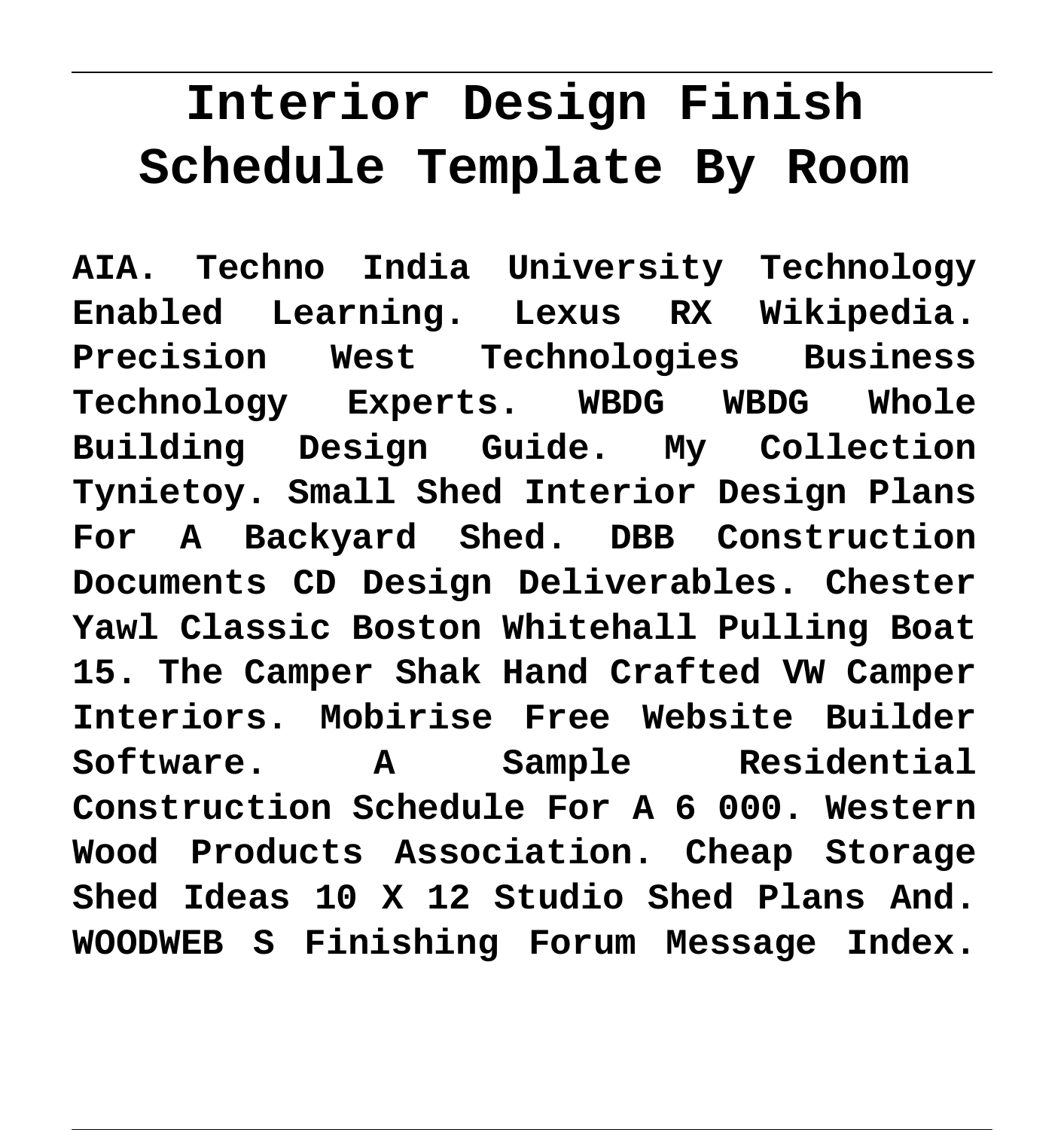**Revit And Dynamo For Interior Design Linkedin Com. Deliverables DBB Design Development DD Documents U. Free GBCI CE Hours Free CE Courses For GBCI Continuing. TARDIS Wikipedia**

### **AIA**

June 23rd, 2018 - Where We Stand We Stand For A Just And Equitable Profession Now More Than Ever The Collective Voice Of Architects Is Essential For Designing A Better Future For Our World'

### '**Techno India University Technology Enabled Learning**

June 24th, 2018 - NOTICE Ref No TIU GEN 17 18 0078 Dated 21 Th June 2018 This Is For The Information To All Concerned Students That They Need To Fill Up The Google Form Given In The Link Below By 24 Th June 2018'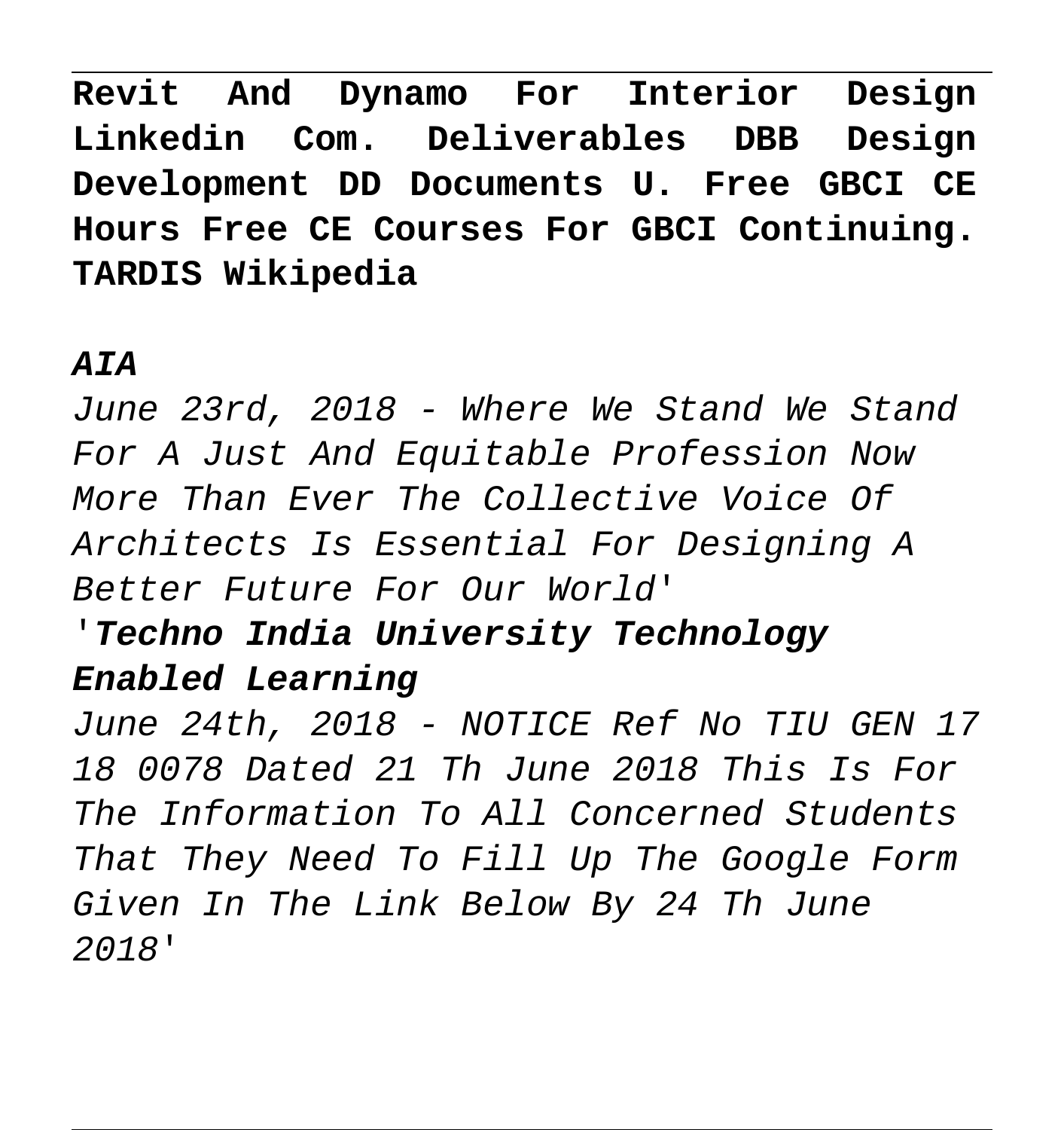#### '**LEXUS RX WIKIPEDIA**

JUNE 22ND, 2018 - THE LEXUS RX JAPANESE  $\tilde{a}f\tilde{a}$ ,  $\tilde{a}$ ,  $\tilde{a}$ ,  $\tilde{a}f\tilde{a}$ ,  $\tilde{a}f\tilde{a}$ ,  $\tilde{a}f\tilde{a}$ 

REKUSASU RX IS A MID SIZE LUXURY CROSSOVER SUV THAT IS BASED ON

THE TOYOTA HIGHLANDER AND SOLD SINCE 1998 BY LEXUS THE LUXURY

DIVISION OF TOYOTA''**Precision West Technologies**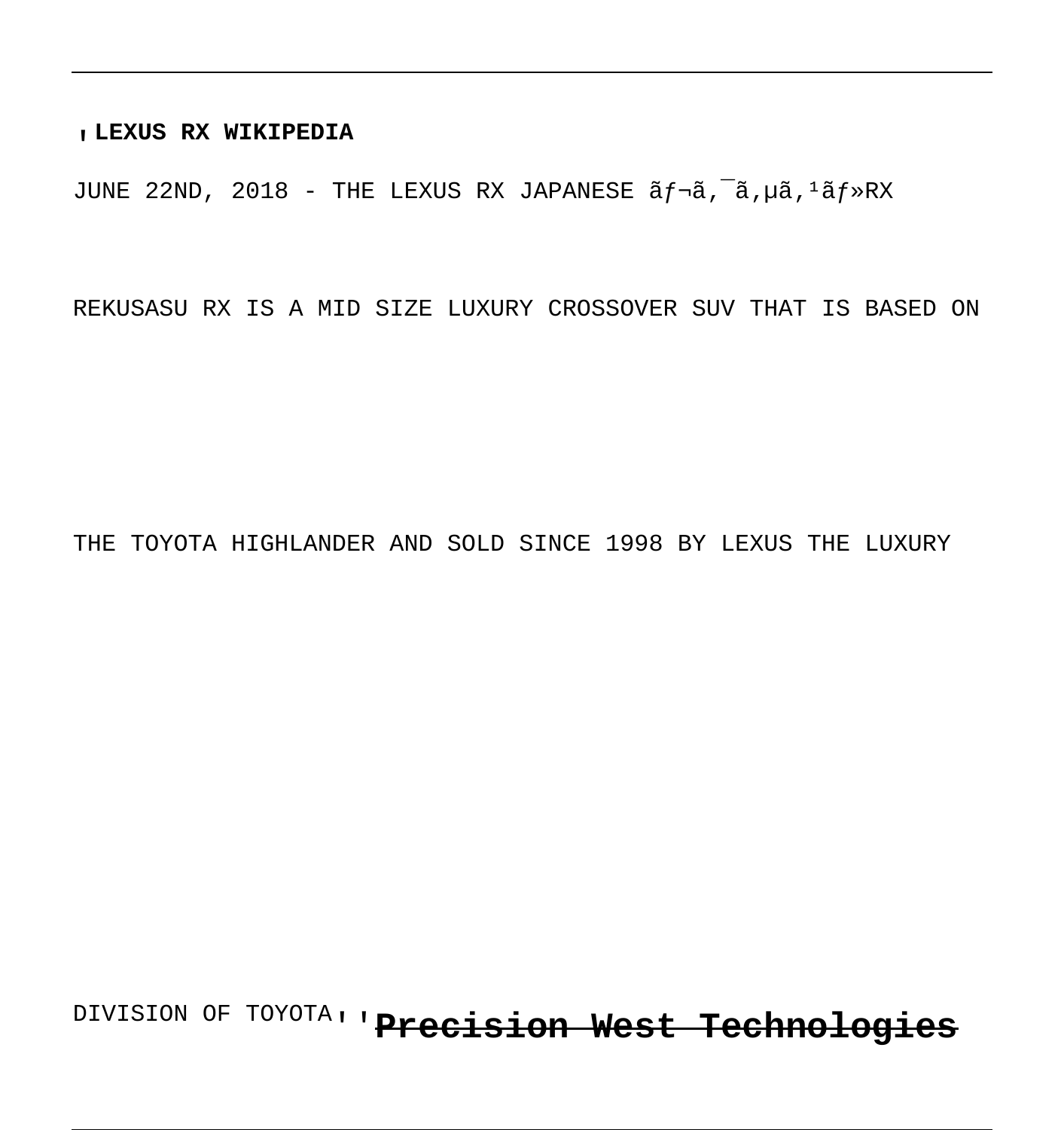### **Business Technology Experts**

June 24th, 2018 - How We Make IT Happen Precision West Technologies IT team remotely provides complex Network Security against the latest cyber security threats by providing IT network assessments automatic antivirus and malware updates checking firewall integrity server protections workstation defense remote IT support and IT training for staff on system'

# '**WBDG WBDG Whole Building Design Guide** June 24th, 2018 - The Gateway to Up To Date Information on Integrated Whole Building Design Techniques and Technologies The goal of Whole Building Design is to create a successful high performance building by applying an integrated design and team approach to the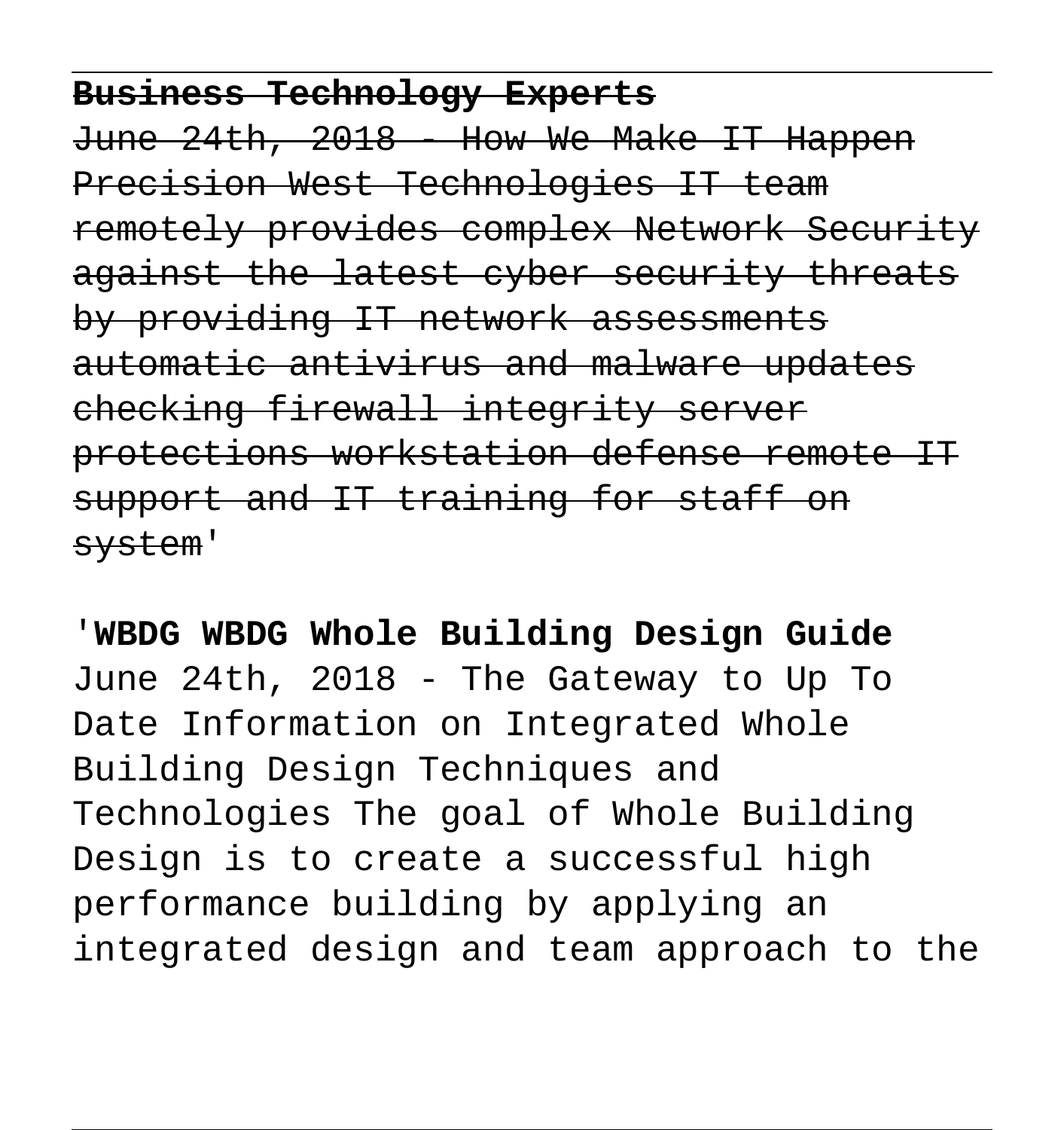## project during the planning and programming phases'

#### '**my collection tynietoy**

june 23rd, 2018 - tynietown com home about me my collection articles auction and show news antique portfolio tynietoy for sale notebook contact us'

### '**Small Shed Interior Design Plans For A Backyard Shed**

June 24th, 2018 - Small Shed Interior Design Plans For A Backyard Shed Small Shed Interior Design Diy Backyard Sheds Free Blueprints On Sheds 10x8 Wood Shed  $K++$ 

#### '**DBB CONSTRUCTION DOCUMENTS CD DESIGN DELIVERABLES**

JUNE 24TH, 2018 - DESIGN CALCULATIONS PROVIDE ALL DESIGN

CALCULATIONS USED TO ARRIVE AT THE FINAL DESIGN INCLUDING

#### NARRATIVE AS NECESSARY TO EXPLAIN ALL WORK'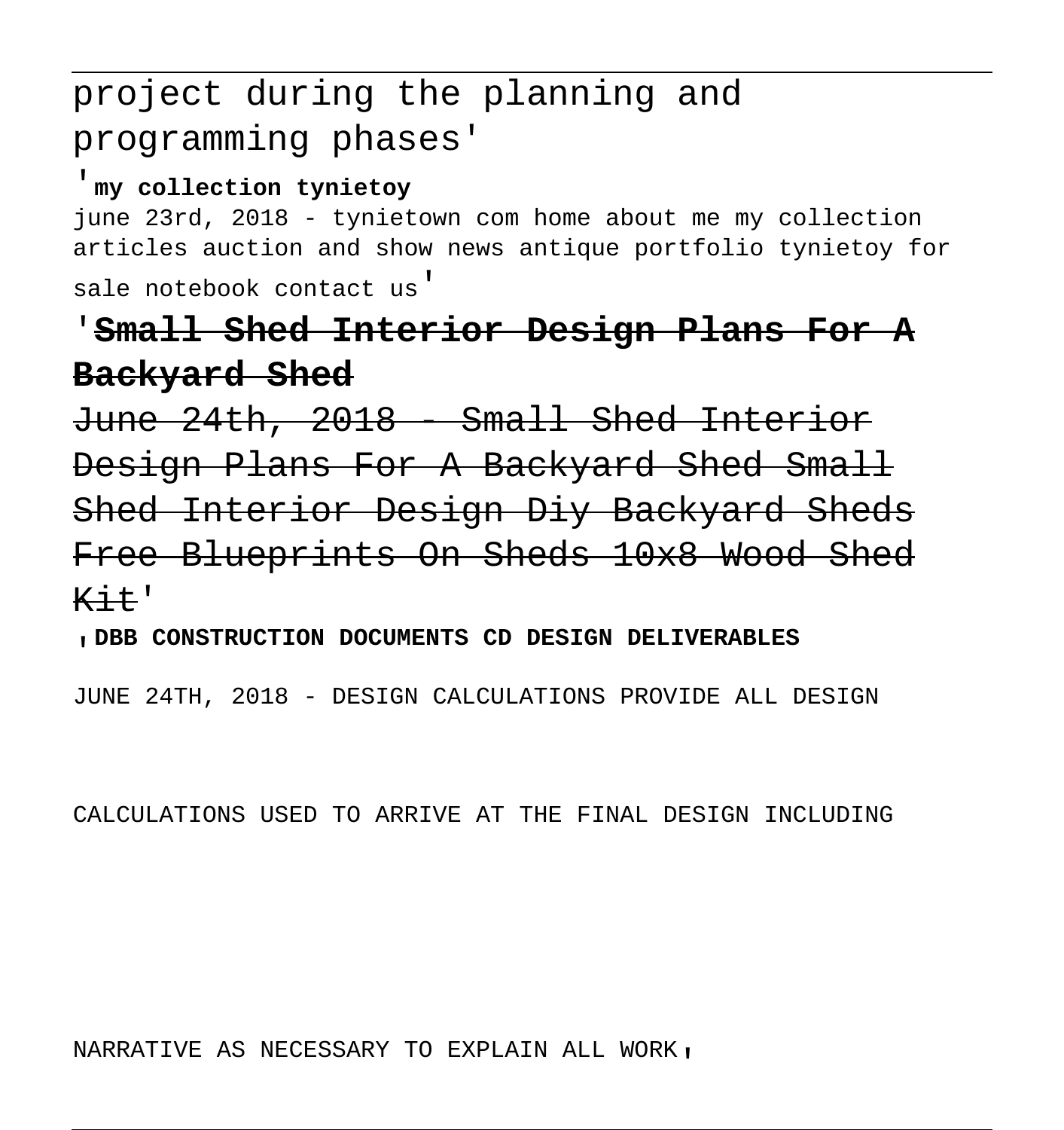#### '**Chester Yawl Classic Boston Whitehall Pulling Boat 15**

June 25th, 2018 - At 15 $\hat{\alpha}$  long the Chester Yawl is about the

right size for easy trailering or even cartopping and the

payload of 450 pounds means that two or three adults may safely

set out for a picnic or even a camping trip,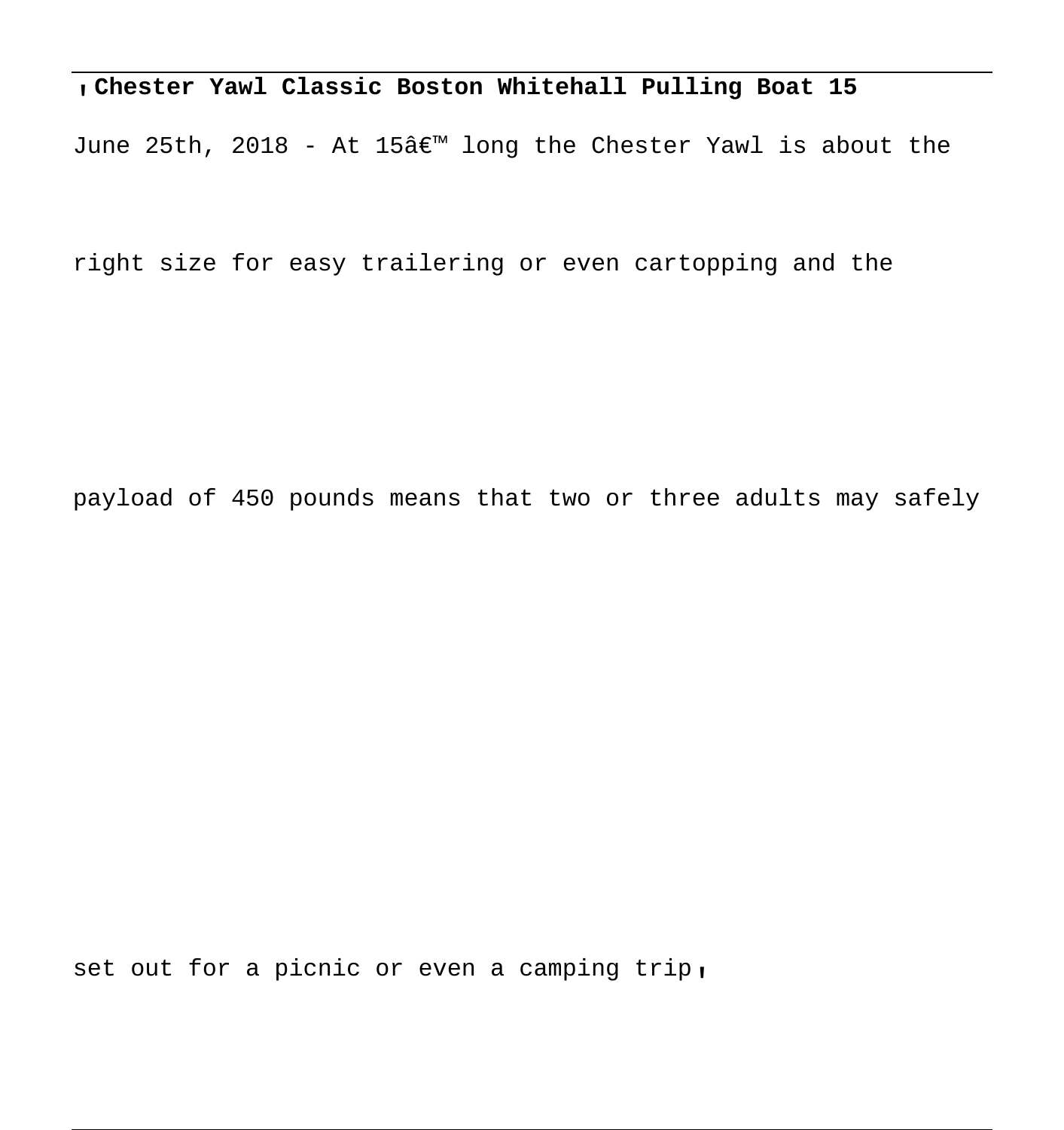#### '**The Camper Shak Hand Crafted VW Camper Interiors**

June 21st, 2018 - The Camper Shak Design Custom Interiors For

Volkswagen Camper Vans'

'**Mobirise Free Website Builder Software June 22nd, 2018 - What Is Mobirise Mobirise Is A Free Offline App For Window And Mac To Easily Create Small Medium Websites Landing Pages Online Resumes And Portfolios Promo Sites For Apps Events Services And Products**''**a sample residential construction schedule for a 6 000**

june 21st, 2018 - a sample residential construction schedule for a 6 000 square foot custom home'

'**Western Wood Products Association June 23rd, 2018 - Western Wood Products**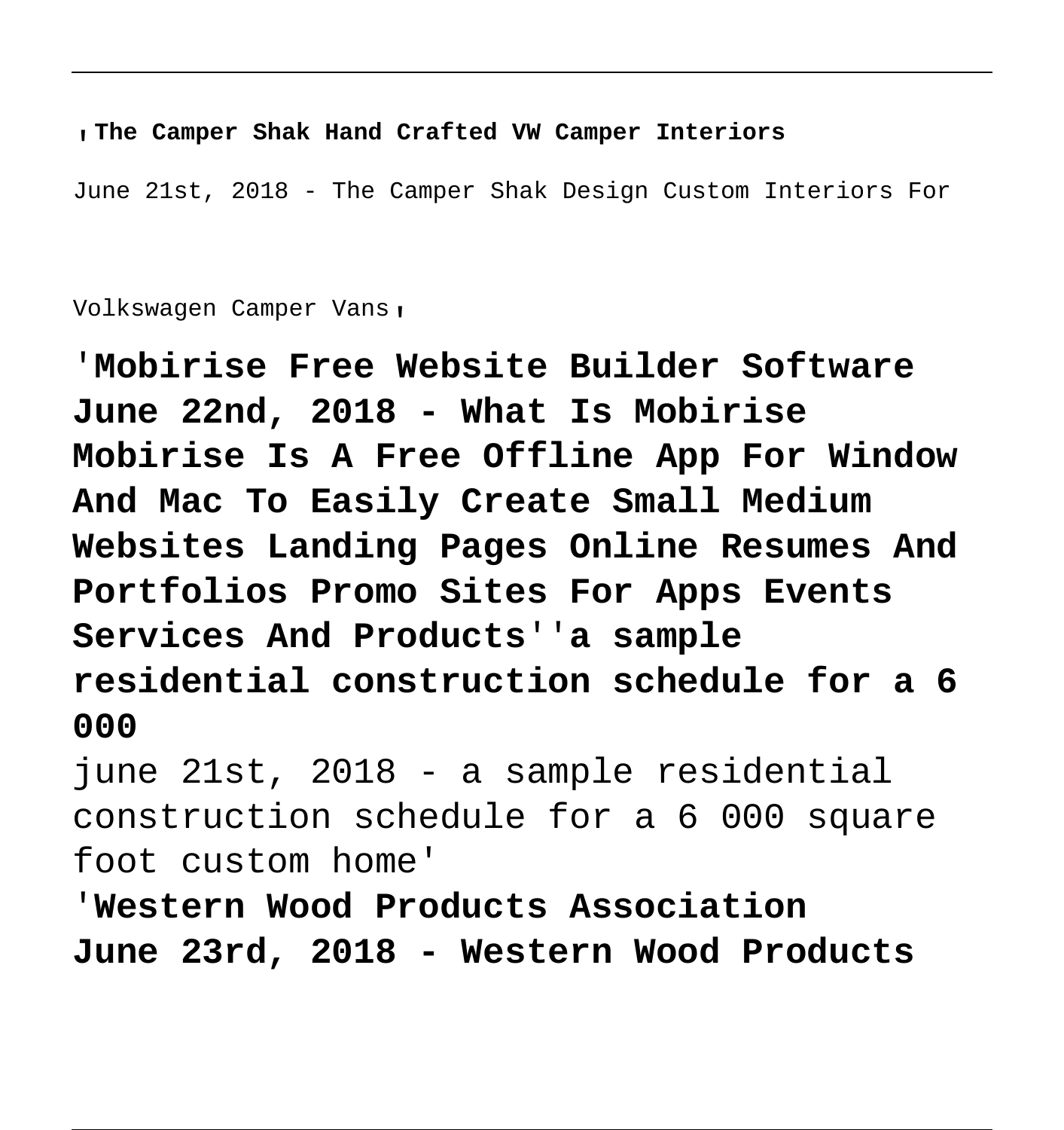**Association representing Western lumber manufacturers**'

'**CHEAP STORAGE SHED IDEAS 10 X 12 STUDIO SHED PLANS AND**

JUNE 24TH, 2018 - CHEAP STORAGE SHED IDEAS DIY SHED PLANS SHED BUILDING WITH PRICES WILSON NC 10 X 12 STUDIO SHED PLANS AND MATERIAL LIST HOW TO BUILD SCHEDULE TEMPLATE IN EPIC EMR 10 X 12 STUDIO SHED PLANS AND MATERIAL LIST'

'**WOODWEB s Finishing Forum Message Index** June 24th, 2018 - Woodworking finishing forum Dust Collection Safety and Plant Operation Professional Finishing''**Revit and Dynamo for Interior Design linkedin com June 24th, 2018 - Autodesk Dynamo helps**

**users overcome many of the design challenges they face in Revit Using Dynamo**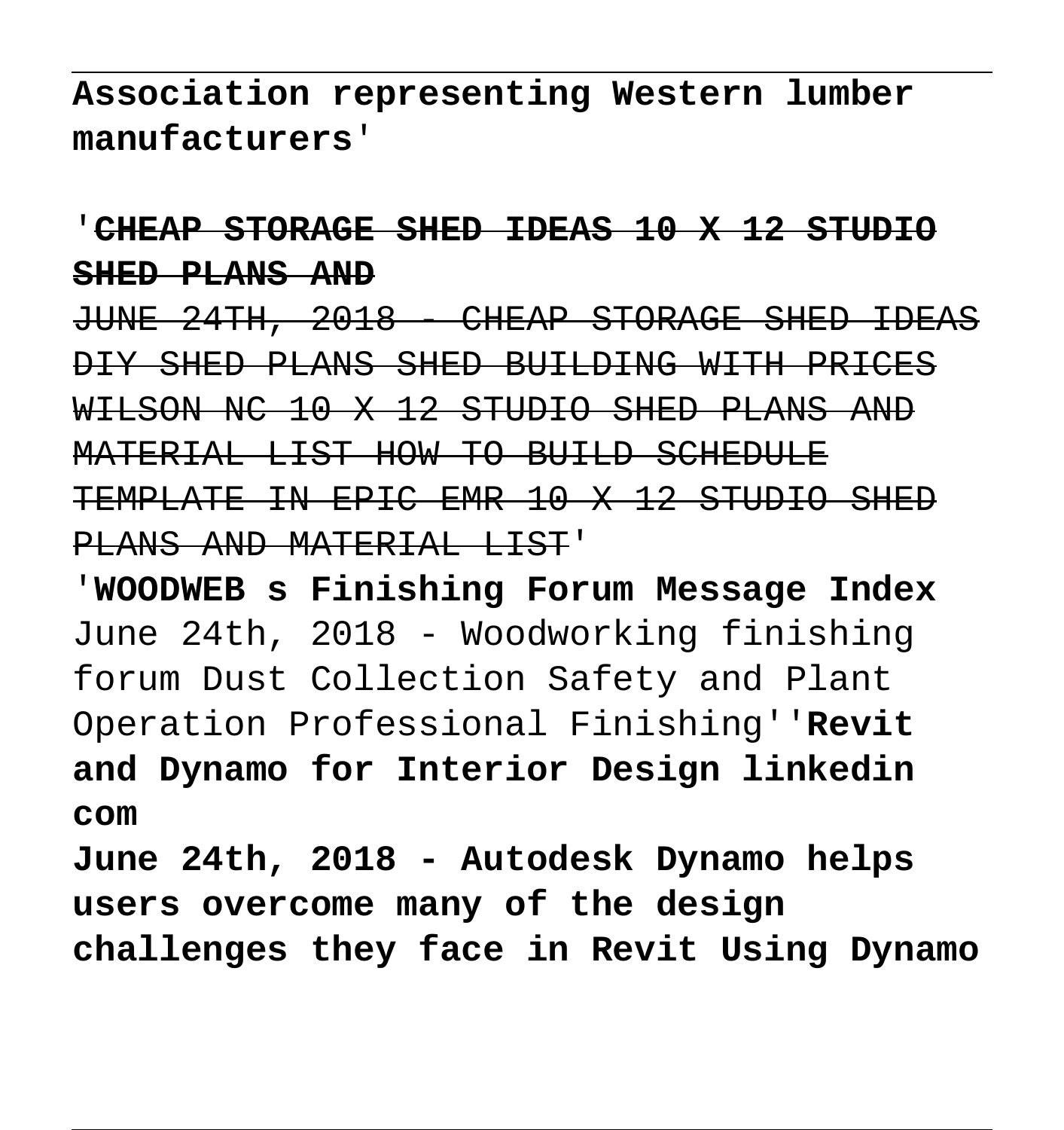# **interior designers can create visual logic to approach their modeling challenges in smarter more efficient ways**'

'**DELIVERABLES DBB DESIGN DEVELOPMENT DD DOCUMENTS U**

JUNE 15TH, 2018 - DESIGN DEVELOPMENT DD DOCUMENTS SUBMITTAL

FORMATS SUBMIT DESIGN DEVELOPMENT DOCUMENTS IN HARD COPY

FORMATS DESIGN DEVELOPMENT DRAWINGS DIVISION 1 SPECIFICATIONS'

### '**FREE GBCI CE HOURS FREE CE COURSES FOR** GBCI CONTINUING

JUNE 18TH, 2018 - OFFERED BY LEONARDO ACADEMY CATEGORY INNOVATION IN DESIGN AND OPERATIONS LEED FOR NEW CONSTRUCTION BUILDINGS ARE DESIGNED AND BUILT WITH THE